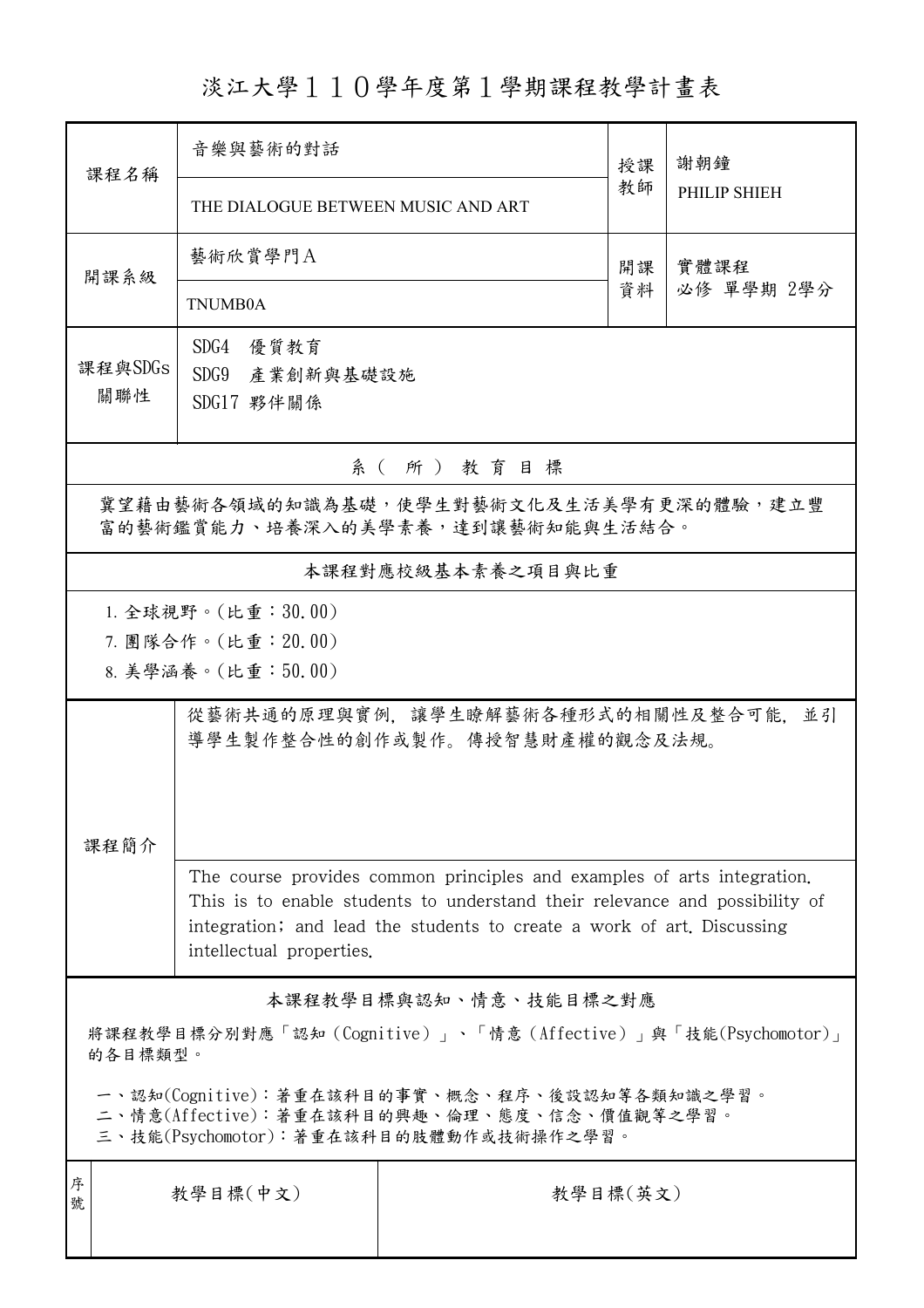|                              | 讓學生瞭解繪本及漫畫的歷史及重<br>要作品        |                           |                  | To enable students to learn history and repertoire of<br>picture books and comics.                            |                                                                  |  |  |
|------------------------------|-------------------------------|---------------------------|------------------|---------------------------------------------------------------------------------------------------------------|------------------------------------------------------------------|--|--|
| $\overline{2}$               |                               | 讓學生瞭解音樂動畫及動畫音樂的<br>歷史及作品。 |                  | To enable students to understand the history and<br>the repertoire of animation music and music<br>animation. |                                                                  |  |  |
|                              | 讓學生瞭解音樂繪畫及繪畫音樂的<br>歷史及作品。     |                           |                  | To enable students to understand the history and<br>the repertoire of music scenery and scenery music.        |                                                                  |  |  |
|                              | 讓學生學習整合藝術的創作                  |                           |                  | To enable students to create works of integrated<br>arts.                                                     |                                                                  |  |  |
| 教學目標之目標類型、核心能力、基本素養教學方法與評量方式 |                               |                           |                  |                                                                                                               |                                                                  |  |  |
| 序號                           | 目標類型                          | 院、系 $(\text{m})$<br>核心能力  | 校級<br>基本素養       | 教學方法                                                                                                          | 評量方式                                                             |  |  |
| 1                            | 認知                            |                           | 178              | 講述、討論                                                                                                         | 作業                                                               |  |  |
| $\overline{2}$               | 情意                            |                           | 178              | 講述、發表                                                                                                         | 作業                                                               |  |  |
| 3                            | 情意                            |                           | 178              | 講述、發表                                                                                                         | 作業                                                               |  |  |
| 4                            | 技能                            |                           | 178              | 發表、實作                                                                                                         | 報告(含口頭、書面)                                                       |  |  |
|                              |                               |                           |                  | 授課進度表                                                                                                         |                                                                  |  |  |
| 週次                           | 日期起訖                          |                           |                  | 內 容 (Subject/Topics)                                                                                          | 備註                                                               |  |  |
|                              | $110/09/22$ ~<br>110/09/28    |                           |                  | 藝術整合:視覺藝術與文學的整合-1. 影片製作:景                                                                                     | 訂閱 YouTube 的<br>Ethos Academy 頻<br>道, 加入 Facebook 優<br>質人文與藝術社團。 |  |  |
|                              | $110/09/29$ ~<br>110/10/05    | 控。                        |                  | 藝術整合:視覺藝術與文學的整合-2. 影片製作:時                                                                                     | 加入 Powtoon.com                                                   |  |  |
| 3                            | $110/10/06 \sim$<br>110/10/12 | 與動畫循環。                    |                  | 藝術整合:視覺藝術與文學的整合-3. 影片製作:角色                                                                                    |                                                                  |  |  |
|                              | $110/10/13$ ~<br>110/10/19    |                           |                  | 藝術整合:音樂與視覺藝術的整合-1.                                                                                            |                                                                  |  |  |
| 5                            | $110/10/20$ ~<br>110/10/26    | 與攝影機。                     |                  | 藝術整合:音樂與視覺藝術的整合-2. 影片製作:視界                                                                                    |                                                                  |  |  |
| 6                            | $110/10/27$ ~<br>110/11/02    | 示。                        |                  | 藝術整合:音樂與視覺藝術的整合-3. 影片製作:演                                                                                     | 開始上傳期中製作                                                         |  |  |
|                              | $110/11/03$ ~<br>110/11/09    | 音合成。                      |                  | 藝術整合:音樂與文學的整合-1. 影片製作:語音與語                                                                                    |                                                                  |  |  |
| 8                            | $110/11/10$ ~<br>110/11/16    | 智慧產權。                     |                  | 藝術整合:音樂與文學的整合-2. 影片製作:字幕與語                                                                                    | 期中作業截止                                                           |  |  |
| $\mathbf Q$                  | $110/11/17$ ~<br>110/11/23    | 期中考試週                     |                  |                                                                                                               |                                                                  |  |  |
| 10                           | $110/11/24$ ~<br>110/11/30    |                           | 藝術整合:音樂與文學的整合-3. |                                                                                                               |                                                                  |  |  |
| 11                           | $110/12/01$ ~<br>110/12/07    | 短動畫類型。                    |                  | 藝術整合:音樂與表演藝術的整合-1. 影片製作: 2D                                                                                   |                                                                  |  |  |
| 12                           | $110/12/08$ ~<br>110/12/14    |                           |                  | 藝術整合:音樂與表演藝術的整合-2.                                                                                            |                                                                  |  |  |